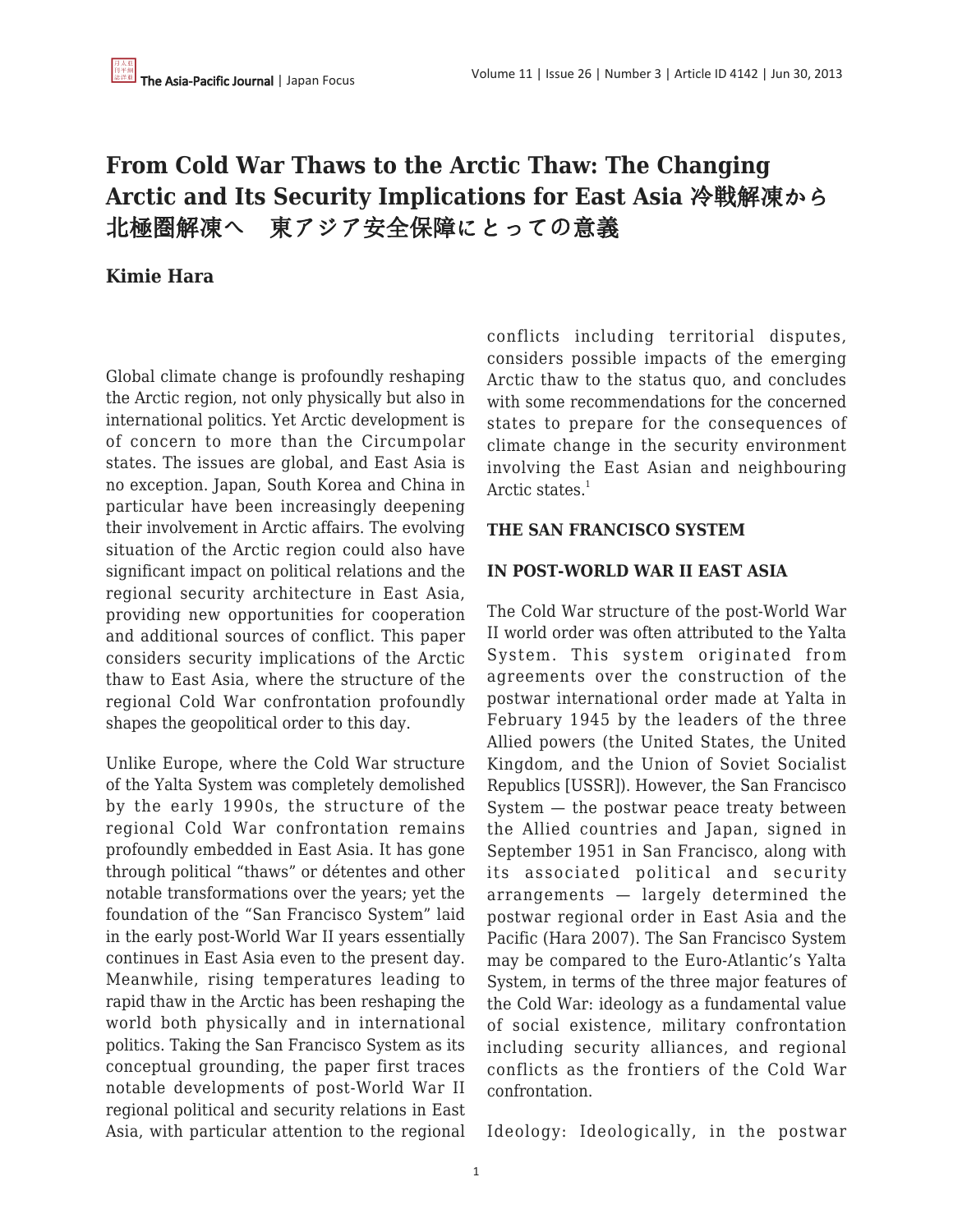decolonization movements, Asia was politically divided between "free world" and communist blocs, and economically divided between capitalist and socialist blocs under strong US or Soviet influence. The Cold War in Asia, however, developed somewhat differently than the bipolar Euro-Atlantic system in that the People's Republic of China (PRC) emerged as another pole of the communist sphere.

Military and Security Alliances: The US-led post-World War II military structure in the region is called the San Francisco Alliance System. In East Asia and the Pacific, with little success in establishing large anti-communist multilateral security alliances like the North Atlantic Treaty Organization (NATO), the United States formed a hub-and-spokes security system of separate arrangements with its regional allies.

Regional Conflicts: Regional conflicts are more characteristic of Asia than of Europe. Whereas Germany was the only divided nation in Europe, competition over spheres of influence created several Cold War frontiers in East Asia. The origin of such regional conflicts is deeply rooted in the postwar territorial dispositions of Japan, particularly the San Francisco Peace Treaty. Vast territories, extending from the Kurile Islands to Antarctica and from Micronesia to the Spratly Islands, were disposed of in the treaty. The treaty, however, specified neither their final devolution (i.e., to which state they belonged) nor their precise limits, thereby sowing the seeds of various "unresolved problems" in the region. The major regional conflicts in this region — including the territorial disputes over the Northern Territories/Southern Kuriles, Dokdo/Takeshima, Senkaku/Diaoyu, and Spratly/Nansha and Paracel/Xisha; the Cross-Taiwan Strait issue; the divided Korean Peninsula; and the so-called "Okinawa problem" — all derived from the postwar territorial dispositions of the former Japanese empire.

#### **Strategic Ambiguity**

Close examination of the Allies' documents, particularly those of the United States (which was primarily responsible for drafting the peace treaty), reveals that some, if not all, of these problems were intentionally created or left unresolved to protect US strategic interests against the backdrop of the intensifying Cold War (Hara, 2007). During the postwar period leading up to the San Francisco Peace Conference of 1951, the United States carefully prepared the Allies' peace settlement with Japan. Its early drafts were, as a whole, very rigid and punitive toward Japan, reflecting the spirit of the Allies cooperation. Those drafts also provided detailed and clear border demarcations specifically to prevent future territorial conflicts. However, as the Cold War intensified, particularly to the extent that it developed into a "hot" war in Korea, the peace terms changed to reflect new US strategic interests. Specifically, Japan and the Philippines had to be secured for the noncommunist West and as pro-US allies in East Asia, whereas the communist states were to be contained. Accordingly, the peace treaty became "generous" and its wording "simple" but thereby ambiguous, leaving the potential for conflicts to erupt among East Asian states. The peace treaty was the result of careful deliberations and several revisions; issues were deliberately left unresolved.

These regional conflicts — such as those noted earlier — have generally been treated as separate and unrelated issues, yet, they emerged as a result of the Japanese peace treaty, which was prepared when the US leadership seriously feared that both South Korea and Taiwan might be "lost" to, or unified by, their communist counterparts. Neither of the governments of China (PRC or ROC) nor Korea (ROK or DPRK) was invited to the peace conference. The Soviet Union participated in the peace conference but did not sign the treaty. Just as the Northern Territories/Kuriles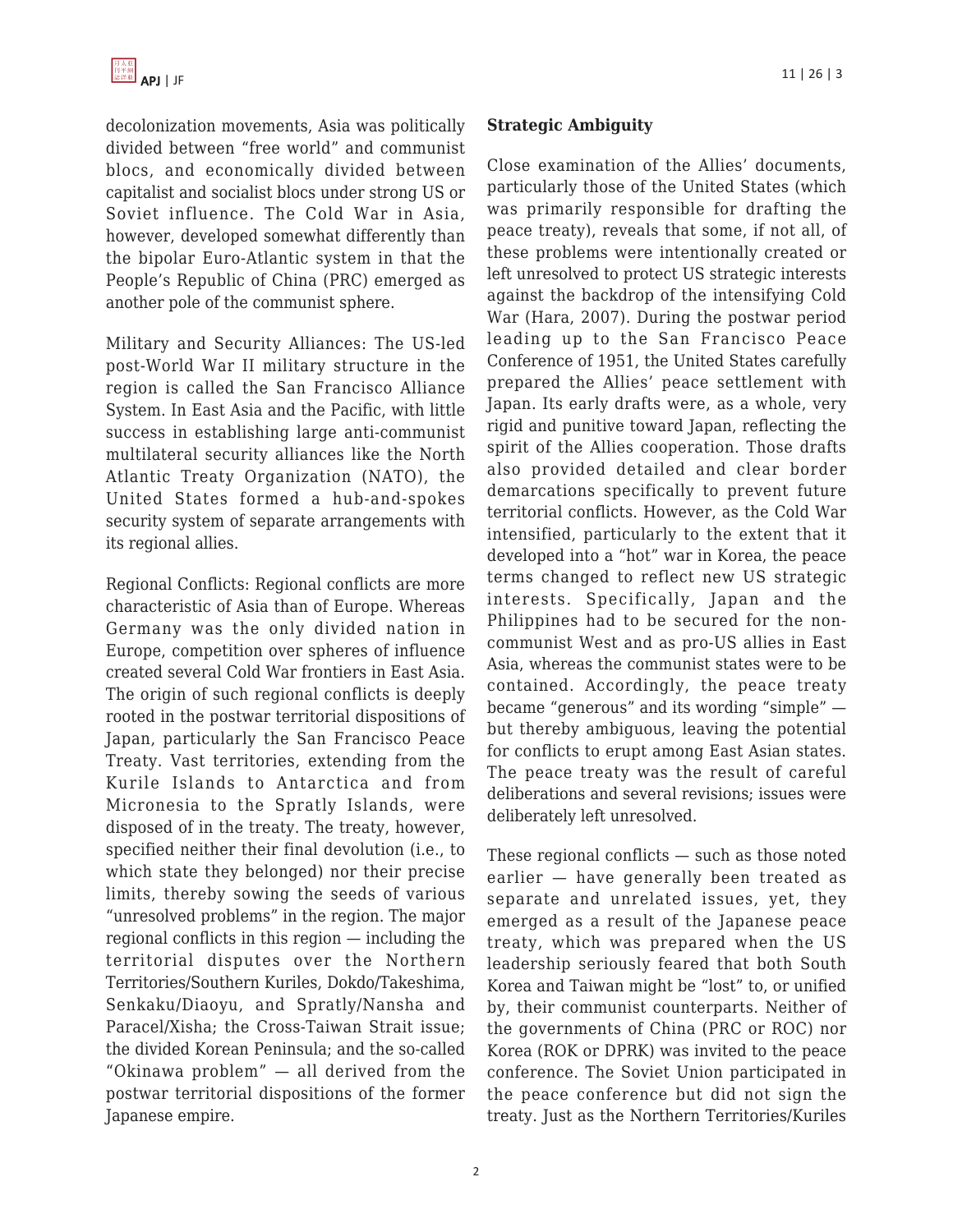Islands issue was left between Japan and the Soviet Union as an unresolved by-product of the Cold War, seeds of territorial disputes were left between Japan and its partial and mostly communist neighbours of "Korea" and "China" respectively.<sup>2</sup> The San Francisco Peace Treaty also concerned the settlement of other past "history" issues, such as war crimes and reparations. These issues also remained owing to the US policy shift to a generous and ambiguous peace with Japan, or what some might call its "strategic ambiguity." The unresolved problems, derived from the postwar disposition of Japan, continue to divide countries and people in East Asia even to this day.

# **COLD WAR "THAWS" AND THE TRANSFORMATION OF THE SAN FRANCISCO SYSTEM**

During the 60 years since the San Francisco agreement, East Asia has undergone notable transformations. After alternating periods of East-West tension and the relaxation of tensions, such as the Cold War thaws of the 1950s and the 1970s, the Cold War was widely believed to have ended by the early 1990s. These changes also affected relations among neighbouring countries in East Asia, with important consequences for some lingering regional conflicts.

## **Cold War Thaw in the 1950s**

Movement toward a thaw in East Asia began to be observed soon after Stalin's death in 1953, with a cease-fire in the Korean War. Watershed events such as the Indochina ceasefire agreement and the US-UKFrance-USSR Geneva Conference in 1954, and the Bandung Conference in 1955 further strengthened this thawing trend. Against the backdrop of warming East-West relations, Japan and the Soviet Union began peace negotiations. In 1956, the two countries restored diplomatic relations and agreed, in a joint declaration, to the transfer of the Shikotan and the Habomai Islands to Japan following the conclusion of a peace treaty between them. However, Japan was pressed by the United States to demand the return of all four of the island groups in its so-called Northern Territories. Indeed, the United States warned that it would not return Okinawa to Japan if its claims to Kunashiri and Etorofu Islands were abandoned.

The US support for the four-islandreturn formula was made with full knowledge that it would be unacceptable to the Soviet Union, thus preventing Japan from achieving rapprochement with the Soviet and communist blocs. The United States feared the thaw working to the Soviet Union's strategic advantage, and that a Japan-Soviet peace treaty would lead to the normalization of relations between Japan and communist China. Further, if Japan settled the Northern Territories dispute with the Soviet Union, there would be considerable pressure on the United States to vacate Okinawa, whose importance had significantly increased as a result of the United States' Cold War strategy in Asia — especially during the Korean War.<sup>3</sup>

## **The PRC in the East Asian Cold War**

In East Asia, the Cold War developed differently from the Euro-Atlantic bipolar system; rather, a tripolar system, consisting of the United States, the PRC and the USSR, emerged following the Sino-Soviet split. Communist China had been targeted by the US containment strategy since its intervention in the Korean War. With its nuclear development in 1964, China came to occupy the central position in the Asian Cold War.

Conversely, Sino-Soviet confrontations were initially confined to oral and written communications, but escalated into military clashes along the border, especially over ownership of Damansky Island on the Ussuri River in 1969. This frontier problem did not derive, and was therefore different, from those conflicts that emerged out of the postwar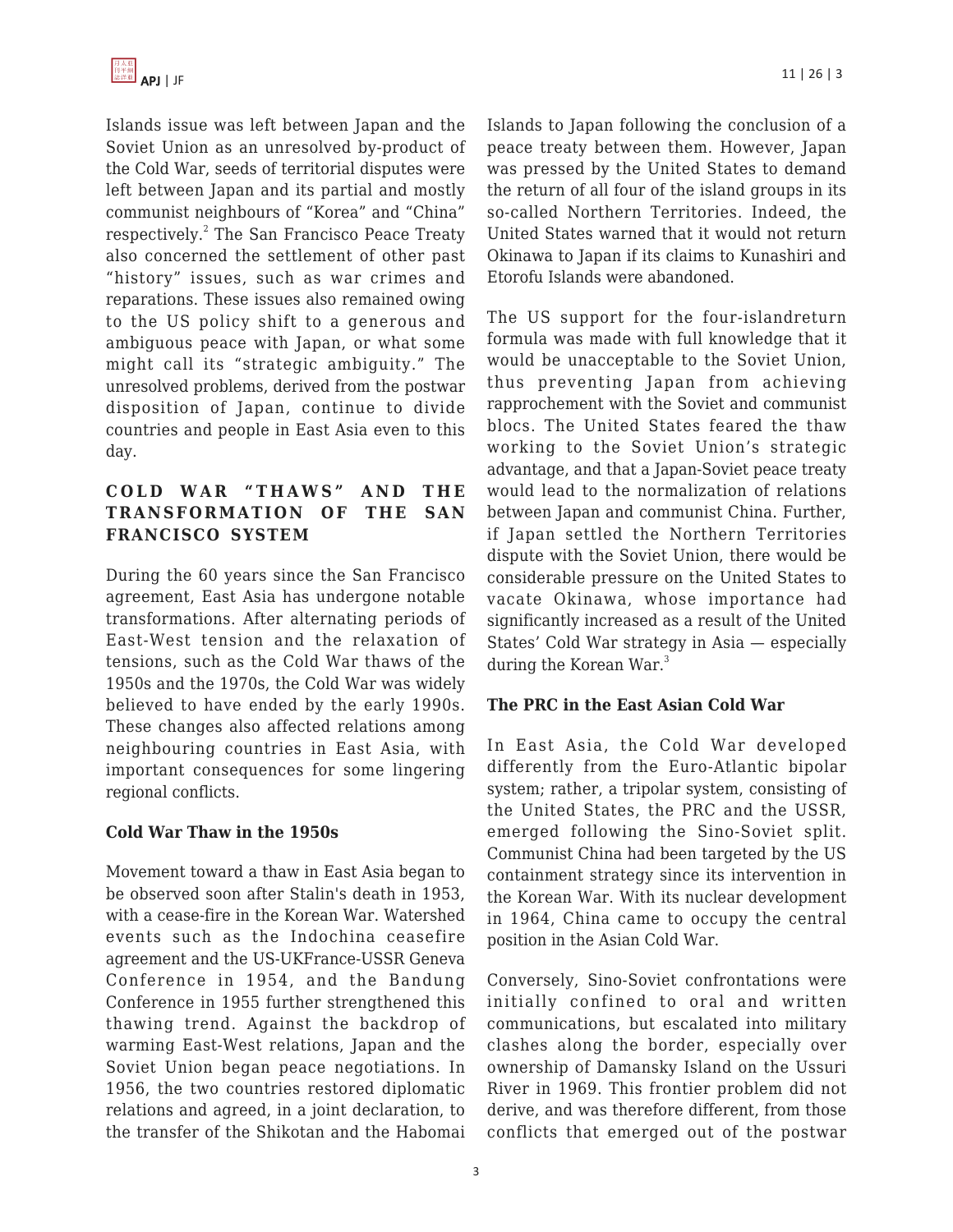disposition of Japan. Nevertheless, it came to symbolize the height of Sino-Soviet tension that defined the Cold War in East Asia, setting the stage for the dramatic structural transformation during the 1970s thaw.

## **Thaw in the 1970s**

The warming of East-West relations in the early 1970s was similar to that of the 1950s, in that peace was not necessarily achieved in an ideological sense and the relative influence of the United States was declining. Exploiting the Sino-Soviet difference, the United States took major initiatives to "break the ice" this time, with the Nixon administration entering office with normalizing relations with communist China as its top diplomatic agenda. During this period of détente, several major US allies, including Japan, opened diplomatic relations with the PRC government, which also replaced the ROC at the United Nations.

In parallel with these moves, the focus of the Sino-Japanese territorial dispute shifted to the Senkaku/Diaoyu Islands, where resource nationalism was accentuated by the new energy potential discovered in their vicinity. The United States returned Okinawa to Japan in 1972, realizing the previous administration's promise, but took "no position on sovereignty" over the disputed islands<sup>4</sup>; it merely returned administrative rights to Japan. Again, the United States adopted a policy of strategic ambiguity. Leaving the dispute unsettled  $-$  by not taking sides with any disputant, and keeping the wedges between the neighbouring states — met US interests, helping to retain its military presence, particularly in Okinawa, and political influence in the region. Just as the wedge of the Northern Territories problem was set in place with the four-island-return claim between Japan and the Soviet Union during the thaw of the 1950s, the Senkaku/Diaoyu issue was another wedge left between Japan and China during the 1970s thaw.

Japan and the USSR also moved closer during

this period, holding a second summit meeting in Moscow in 1971, 15 years after their first meeting in 1956. The emerging opportunity of the Siberian resource development was one of the biggest factors behind that move. However, before they reached the resolution of the territorial problem or a peace treaty, their relations began to sour, especially in 1978, with the signing of the Treaty of Peace and Friendship between Japan and the PRC, incorporating an "anti-hegemony" clause directed against the USSR (at China's insistence), and the Soviet invasion of Afghanistan. The USSR began a buildup of forces in the Far East, including the disputed islands, which alarmed Japan. In the meantime, the unresolved problems that shared a common foundation in the San Francisco Peace Treaty continued to fester. In addition to a divided China, the newly independent countries — (South) Vietnam, the Philippines, Malaysia, and Brunei — joined the territorial disputes in the South China Sea.

## **Remaining Regional Cold War Structure**

In the global thaw from the late 1980s to the early 1990s, the Cold War was widely believed to have ended. Both US-Soviet and Sino-Soviet rapprochement were achieved, and a remarkable relaxation of tension occurred in East Asia, where expectations soared for a solution to some of the most intractable frontier problems. The SinoSoviet/Russian border negotiations, ongoing since the late 1980s, finally ended with mutual concessions in the 2000s. None of the regional conflicts that share the foundation of the San Francisco System, however, reached a fundamental settlement. In fact, compared to the Euro-Atlantic region, where the wall dividing East and West completely collapsed, the changes that took place in East Asia left fundamental divisions intact. With the exception of the demise of the Soviet Union, the region's Cold War structure of confrontation basically continued. Today, more than 20 years later, and 60 years after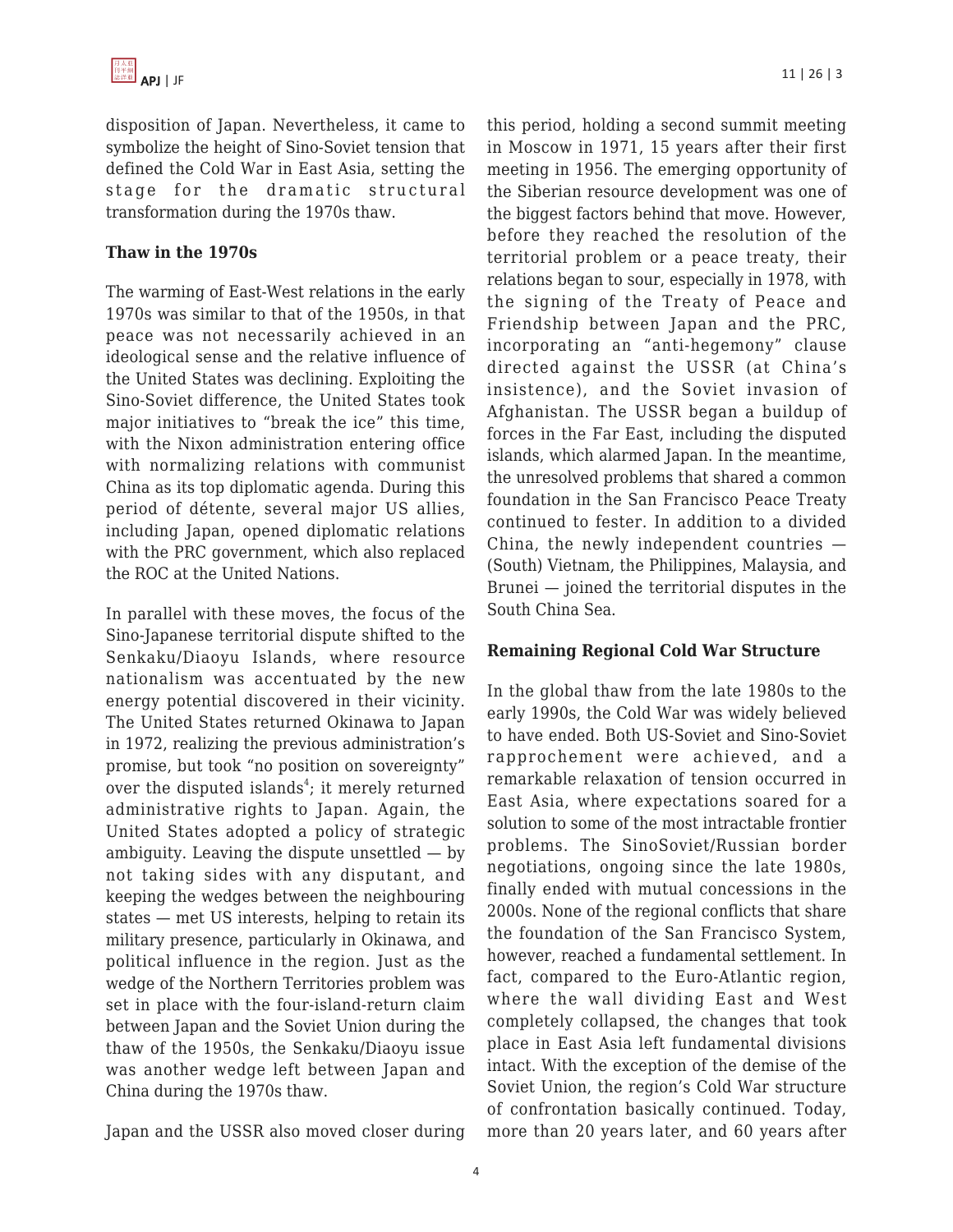

San Francisco, China and Korea are still divided, with their communist or authoritarian parts still perceived as threats by their neighbours embracing alliance with the US. Accordingly, the US military presence and its associated issues such as the Okinawa military base problem continue. Whereas NATO lost its anti-communist drive when it accepted formerly communist Eastern European countries as members, there are no indications that the remaining San Francisco Alliance System will either dissolve or embrace North Korea or the PRC.

In retrospect, the term Cold War has been used largely in two ways: first to signal that confrontations between superpowers or conflicting systems are highly strained, and secondly to suggest the structure of such confrontations. The generally accepted view of the end of the Cold War in East Asia is based on the first perception. The relaxation of tension may be a necessary condition for ending the Cold War, but it is not sufficient unless accompanied by the demolition of its fundamental structure. To the extent that the fundamental structure of cold-war confrontation remains, the dramatic relaxation seen in East Asia since the late 1980s is more like the periodic thaws than the end of the Cold War per se. As the 1970s thaw rested in part upon the perceived achievement of Soviet military parity with the United States, China's recent assertiveness in its aspiration to military strength cannot be ignored. The relaxation of tension seen in the Cold War thaws of the 1950s and the 1970s gave way to the deterioration of East-West relations. Similar phenomena have been observed in East Asia, such as US-China conflicts after the Tiananmen incident of 1989, military tensions in the Korean Peninsula and across the Taiwan Strait, the disruption of negotiations between Japan and North Korea to normalize their diplomatic relations, and political tensions involving Japan, China, and their neighbours over territorial disputes.

#### **Deepening Interdependence in Economic and Other Relations**

While countries and peoples in East Asia have been divided by politics, history and unsettled borders, they have nevertheless deepened their interdependence in economic, cultural and other relations. The economic recovery and transformation of East Asian countries for the last 60 years from the ruins of war are, in fact, remarkable. Beginning with Japan in the 1950s, followed by the so-called newly industrializing economies (NIES) in the 1970s and 1980s, and now with China's rise, East Asia (with the exception of North Korea) has become the most expansive centre in the world economy. Economy is indeed the glue connecting the regional states.

Economic-driven multilateral cooperation and institution building developed notably in East Asia with the creation of multiple institutions, especially in the 1990s and the 2000s. This also paved the way for confidence-building measures (CBMs) among neighbouring states. Since the 1990s, progress in CBMs at both governmental and non-governmental levels constitutes a leap beyond the Cold War era, particularly in non-traditional security areas such as the environment, food, energy, terrorism and natural disasters. Nevertheless, in contrast to their deeply intertwined economies, the depth of institutional integration pales compared with that of Europe. While the European Community of the Cold War era has long since evolved into the European Union, even the idea of an "East Asian Community" (not an "East Asian Union") is still a future aspiration. As yet, the East Asian countries do not have relationships of sufficient mutual trust. Their countries and peoples are strongly connected economically, but they remain divided politically, and are still in dispute over unresolved problems, notably those over territorial sovereignty and borders but also over historical memory issues that have proven similarly intractable (Hara 2012).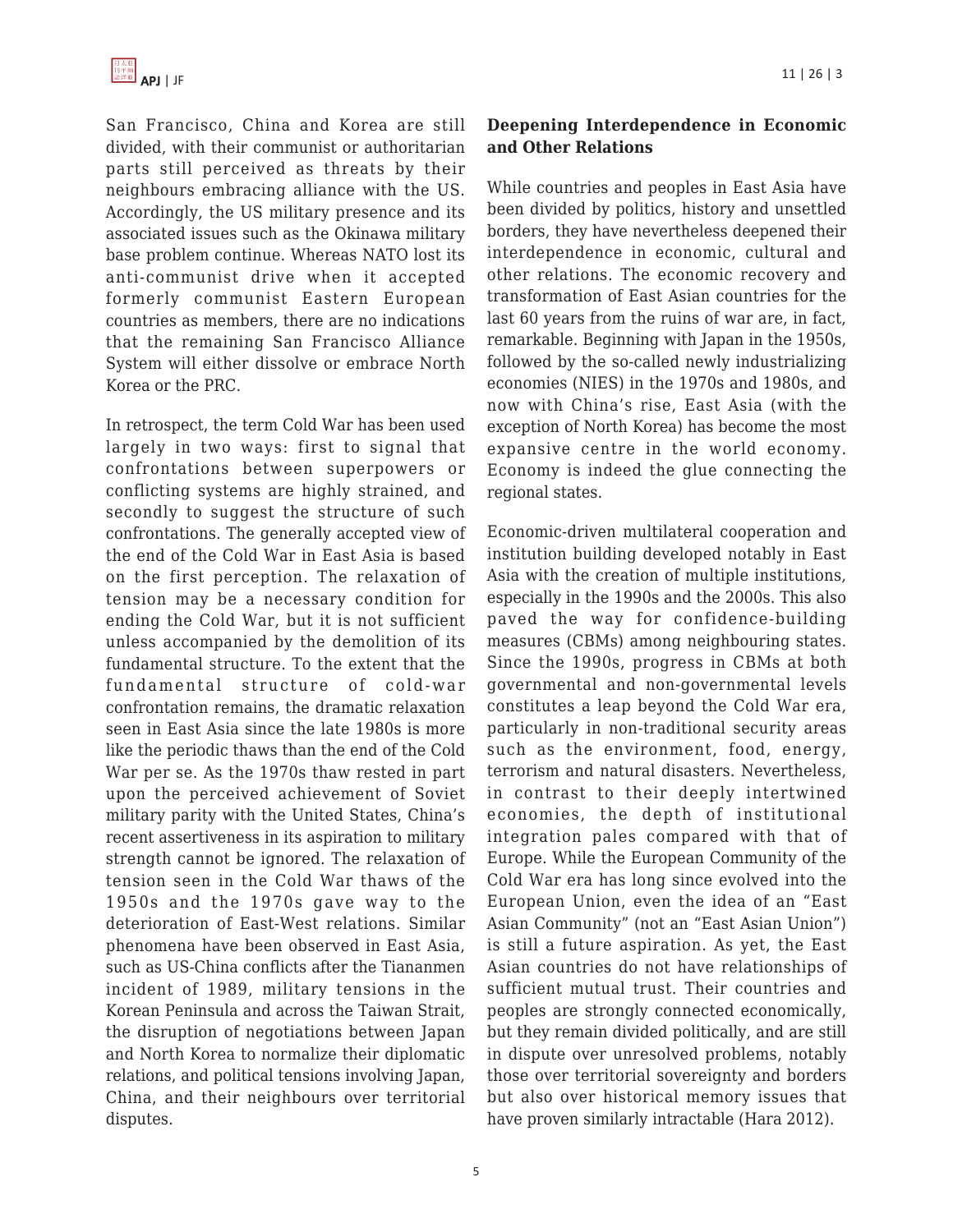## **THE ARCTIC THAW:**

## **POLITICAL AND SECURITY IMPLICATIONS**

In the latter half of the twentieth century, the dramatic changes of the global political and security environment, such as the Cold War and its thaws, did not bypass East Asia. In the twenty-first century, the Arctic thaw is now reshaping the world both physically and in international politics. This section considers emerging and possible impacts of this Arctic thaw to the status quo in East Asia.

#### **The Evolving Situation in the Arctic and East Asia**

Global climate change is profoundly reshaping the Arctic region today, generating heated discussions on issues such as new marine transportation routes, resource development, border disputes and the environment. With the emerging new northern sea passages (the Northern Sea Route and the Northwest Passage), the Arctic thaw is opening new opportunities to East Asian states. These northern transportation routes can significantly shorten the shipping distance from the Atlantic to the Pacific, from Europe or the east coast of North America to East Asia, making possible reductions in shipping time, fuel costs and  $CO<sub>2</sub>$ emissions.

Navigational safety could be yet another advantage. The existing maritime transportation route from Europe and the Middle East through the Suez Canal is not always safe, due to uneasy political conditions in the Middle East and piracy en route, especially near Somalia. The northern routes are, therefore, becoming attractive alternatives to East Asian states. Resource development and shipping from the Arctic region to Asia using the passage are becoming realistic as well. With the advancement of technology, resource development in the extremely cold Arctic environment (which used to be impossible) and transporting resources to Asia and other regions are becoming possibilities. Actual production is already underway in some coastal areas (see Figure 1). Melting ice in the Arctic is also an expanding fishing ground.



**Figure 1: Resources in the Arctic**

**The map shows the main sites of gas and oil production, including infrastructure, mining and sea ice extent in the Arctic. Source: [Nordregio,](http://www.nordregio.se/Maps--Graphs/05-Environment-and-energy/Resources-in-the-Arctic/) 2013. (Designer/Cartographer: Johanna Roto and José Sterling)**

Major East Asian states — particularly the PRC, Japan and South Korea — are becoming increasingly interested in the evolving Arctic region. China is a growing economic giant, now the second largest economic power, surpassing Japan's GDP in 2011. With the world's largest population, it is also the world's largest energy consumer, surpassing the United States. Following the March 2011 Fukushima disaster, Japan is reducing its dependency on nuclear power, expanding imports of oil and gas in the short run while by seeking alternative energy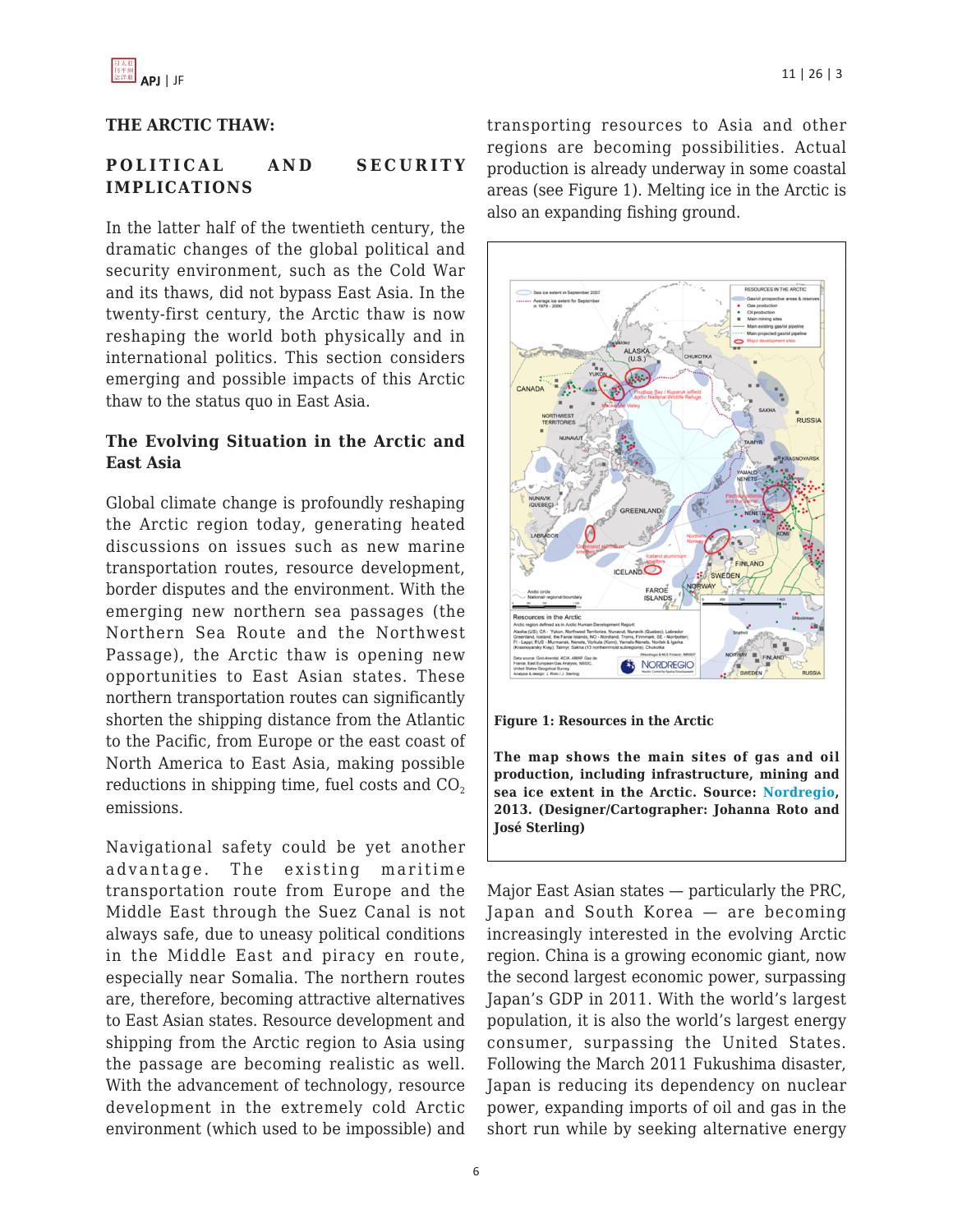supplies. It is also seeking new transportation routes to boost trade as well as resource access. South Korea, which has a strong shipping industry, is also interested in the evolving Arctic situation. In fact, as non-Arctic states, the PRC, Japan, South Korea, the Taiwan (ROC) and even North Korea, would all potentially benefit quite significantly from shorter shipping routes and possible access to alternative energy sources and new fishing grounds. They also share environmental and scientific concerns in the Arctic region, as well.

### **New Opportunities for Cooperation and Reconciliation**

If the Arctic thaw continues, as many scientists and media reports predict, the region's geoeconomic and strategic importance to East Asia will further increase and might also provide new opportunities for cooperation, competition, and confrontation among East Asian nations and other powers. By opening new shipping routes across the Arctic, marine traffic and trade volume from Europe and North America to East Asia and further down to Southeast Asia would increase. Associated economic effects, such as invigorating shipbuilding and its related industries, hub ports and coastal cities, could also be expected, thus further energizing the East Asian economy. The East Asian seas could then become vital marine passages. While this has a potential to intensify competition and conflict among East Asian states seeking to protect their respective sea lanes, cooperation among the neighbours could become more important and necessary to secure the safe passage of their ships cruising and engaging in commercial activities in this region, and establish stability in regional security environment.

The increased Arctic Passage marine transportation to Asia would also increase marine traffic near the disputed islands (Northern Territories/Southern Kuriles, Dokdo/Takeshima, Senkaku/Diaoyu, and

APJ | JF 11 | 26 | 3

Spratlys and Paracels) located in the sea lanes connecting the Pacific Ocean, the Sea of Okhotsk, the Sea of Japan (East Sea), the East China Sea, and the South China Sea. This might motivate the concerned states to effectively manage and even to reach some settlement in their territorial and maritime border disputes.



Among the territorial and maritime border problems in East Asia, the evolving situation in the Arctic is likely to result in the largest impact on the Northern Territories/Sothern Kuriles problem between Japan and Russia. In recent years, Russia has successfully negotiated boundary demarcations with many of its neighbours, and Russian President Vladimir Putin has been sending positive signals for resolving the territorial problems with Japan since his first presidency in the 2000s. The evolving situation in the Arctic may provide Japan further incentives to settle this territorial problem.

Japan's negotiating position with Russia over the territorial issue has been reversed over the past two decades. In the early 1990s, with Russia still facing the economic and financial crisis inherited from the collapsed Soviet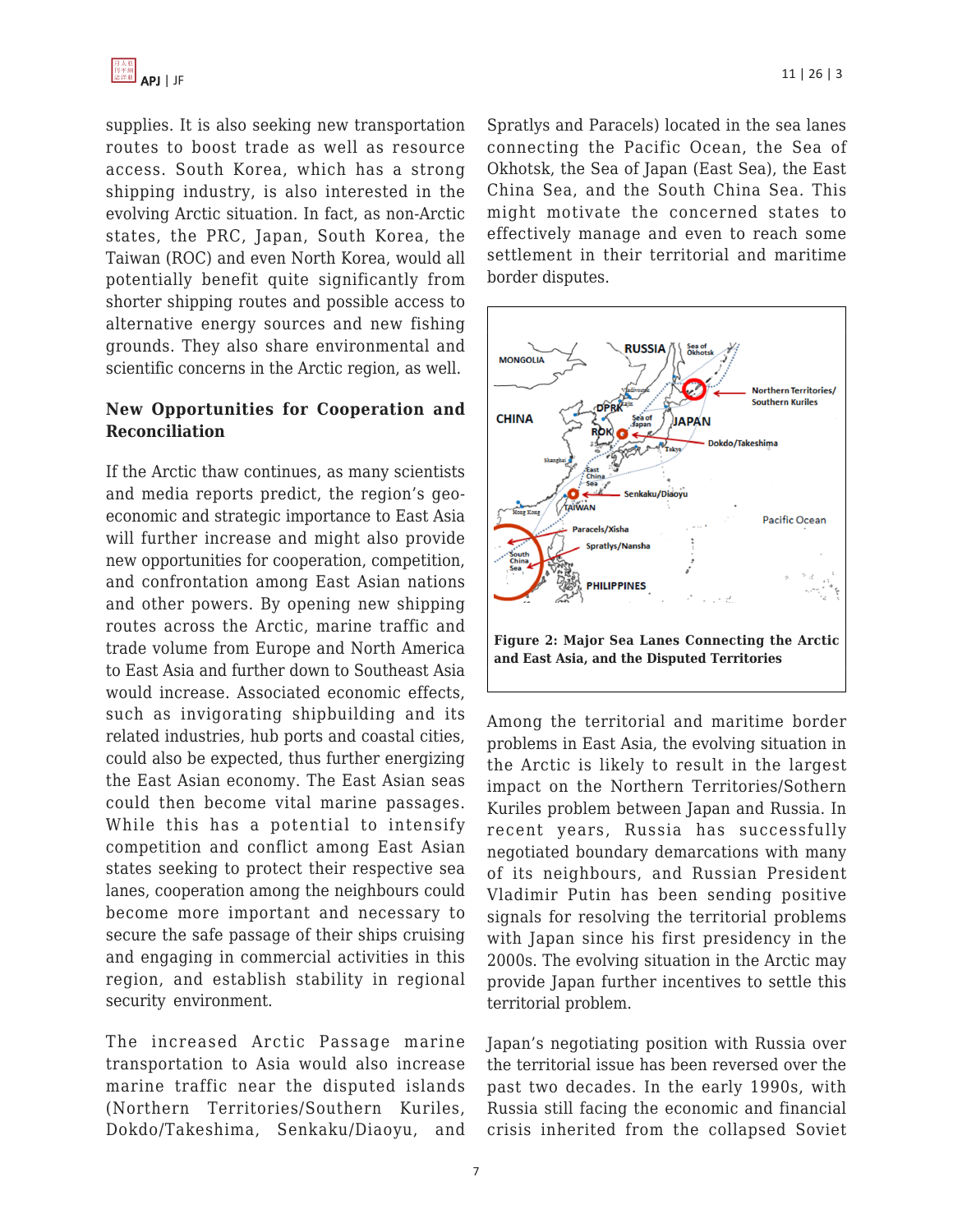Union, Japan's attitude, as the then secondlargest economic power, can be described as rather condescending. Japan assumed that Russia was in desperate need of its economic assistance, and thus linked its economic aid to the territorial dispute, which eventually invited criticism even from its Western allies. One major criticism came from former US President Richard Nixon, who condemned Japan for "conditioning aid on Russia's return of four tiny northern islands" (Nixon, 1993). Now, however, the inverse is true, as Russia is a resource-rich capitalist country and the world's foremost oilproducing country. It is the biggest Arctic nation, and is active in resource development and production in the Arctic Circle. While Russia has regained its power and influence with the leverage of its rich resources, Japan has been in decline in its negotiating position since the collapse of the "bubble economy," followed by the "lost decade" and the Fukushima disaster.

The opening of the Arctic Sea is one factor making Russia a very attractive neighbour to Japan. A report produced by Japan's Ocean Policy Research Foundation (OPRF) proposes "measures which Japan should take immediately towards sustainable use of the Arctic Ocean," and states that "Russia is the largest coastal country of the Arctic Ocean, and most of the Arctic-related matters in which Japan has interests involve Russia." Further, while the report acknowledges that "there is a difficult problem in the Japan-Russia relationship," it urges the Japanese government to work with Russia to deal with evolving Arctic problems (OPRF 2012). Japan's present Prime Minister Abe Shinzo's administration appears to have been positively exploring points of compromise on the territorial issue with Russia. In April 2013, for example, Abe agreed with Putin to revive the island negotiations by increasing government contact, including reciprocal visits by the leaders and their foreign ministers.<sup>5</sup> However, as past experience has proven, thaws and the potential for resources may not be enough to resolve the nations' territorial disputes. In fact, their bilateral negotiations have stagnated in the complex international politics surrounding Russia's annexation of Crimea and the crisis in Ukraine in 2014.

Japan's relations with South Korea and China also deteriorated over the island disputes in 2005, and again in 2012-2014. Yet, all of these countries have track records of advancing their relations while shelving the territorial as well as historical memory disputes. As noted earlier, the economy is the glue connecting regional states. Once policy priority shifts to the economy or other common areas of interest, further cooperation and development may be possible in the areas surrounding the disputed islands. Russia has signed a historic 30-year gas supply deal with China in 2014, which may possibly pave its way for more energy cooperation with Korea and Japan as well. Russia and China have in fact been invigorating their cooperative investment and development in various areas, including the Rason Special Economic Zone and its Rajin port facing the Sea of Japan (East Sea) in North Korea since 2011, showing a potential to revive the early 1990s regional cooperation involving North Korea (Sankei News 2012; NNN News 24 2013). This move may be further facilitated by the opening of an operative shipping route in the Arctic.

The situation surrounding the nuclear development of North Korea has been one of the most destabilizing factors in the region. Instead of isolating and driving North Korea into a corner where there is no other option but further developing weapons of mass destruction — which would only serve to heighten military tensions — peaceful coexistence or stability of the region may be sought by engaging it and exploring and expanding areas of cooperation.

#### **Cooperation Framework**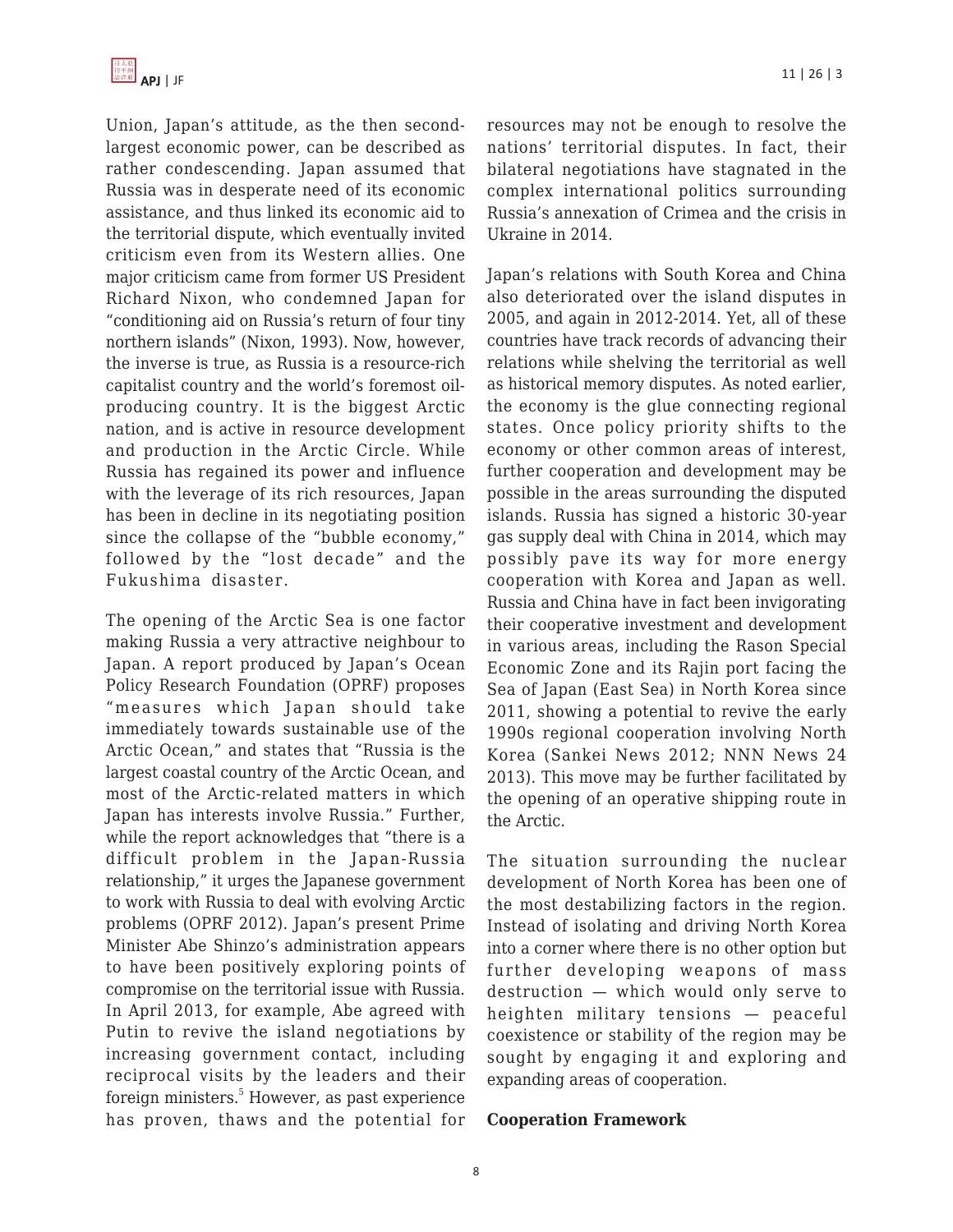

Finding ways for East Asian neighbours to work together has the potential to create a genuine win-win situation for the states concerned. Some arrangements or governance cooperation may be possible to establish stable regional order in the areas where disputed islands and other flashpoints are. This could also be connected to development of the 2002 Association of Southeast Asian Nations (ASEAN)-China Declaration on the Conduct of Parties in the South China Sea, where China confronts its neighbours over the Spratlys and Paracel islands.

Most states have defence programs in order to be prepared for the contingency or development of undesirable security situations. The US military presence is indispensable for its regional allies and also contributes to regional security. This situation seems destined to continue for the foreseeable future. Existing security arrangements that can be applied to the areas covering East Asia and the Arctic include the US hub-and-spokes (i.e., San Francisco) alliance system in the Asia-Pacific and NATO in the Euro-Atlantic. While these systems can be collectively seen as security assurance for allied members, they can also serve as containment networks targeting nonmembers, specifically Russia, China and North Korea. However, there are other multilateral dialogue frameworks, including some or all of those countries, such as the Six-Party Talks, the ASEAN Regional Forum, and the East Asian Summit.

Engagement in Arctic affairs is an emerging common interest among East Asian states and could be a new area of cooperation among them; however, states appear to be in a competing mode, as each country has been independently seeking its own way of engaging in Arctic affairs. Now that the PRC, Japan and South Korea are all Permanent Observers of the Arctic Council (since May 2013), a unified strategy may become their mutual interest. It seems worth investigating the possibility of establishing a new cooperative framework, combining the existing PRC-Japan-South Korea trilateral framework and the neighbouring three Arctic powers of Russia, the United States and Canada, or a similar framework with North Korea (i.e., the existing Six-Party Talks plus Canada). Canada, Russia and the United States have extensive commitments and long histories of engagement in the Arctic. These are the major Arctic nations with gateways to the Pacific, and also have long histories of engagement in East Asia. The combination of their northern responsibilities, geography and engagement in East Asia, and East Asia's growing interest in the Arctic, make nations of both regions key players in determining the future direction of governance and development in the region.

The vulnerable character of maritime security makes it necessary to establish a practice of following and making common rules. That all the concerned states become signatories of the UN Convention on the Law of the Sea (UNCLOS) will be a very important base to solve disputes. In this sense, the participation of the United States, which has not yet ratified UNCLOS, will be an important step.

#### **From Thaw to the Next Cold War?**

Whereas there may be good potential for cooperation among East Asian states in areas such as the development of resource and northern passages, there may also be a danger that tensions among the regional countries may increase, especially in the disputed areas. As seen in the past, similar tensions may rise again from the remaining structures of Cold War confrontation, where relations among neighbours, including their territorial problems, may be involved in a new power game. The Arctic thaw may become a new factor. As noted earlier, during previous periods of warming of East-West relations, the United States did not necessarily facilitate reconciliation or clear settlement of the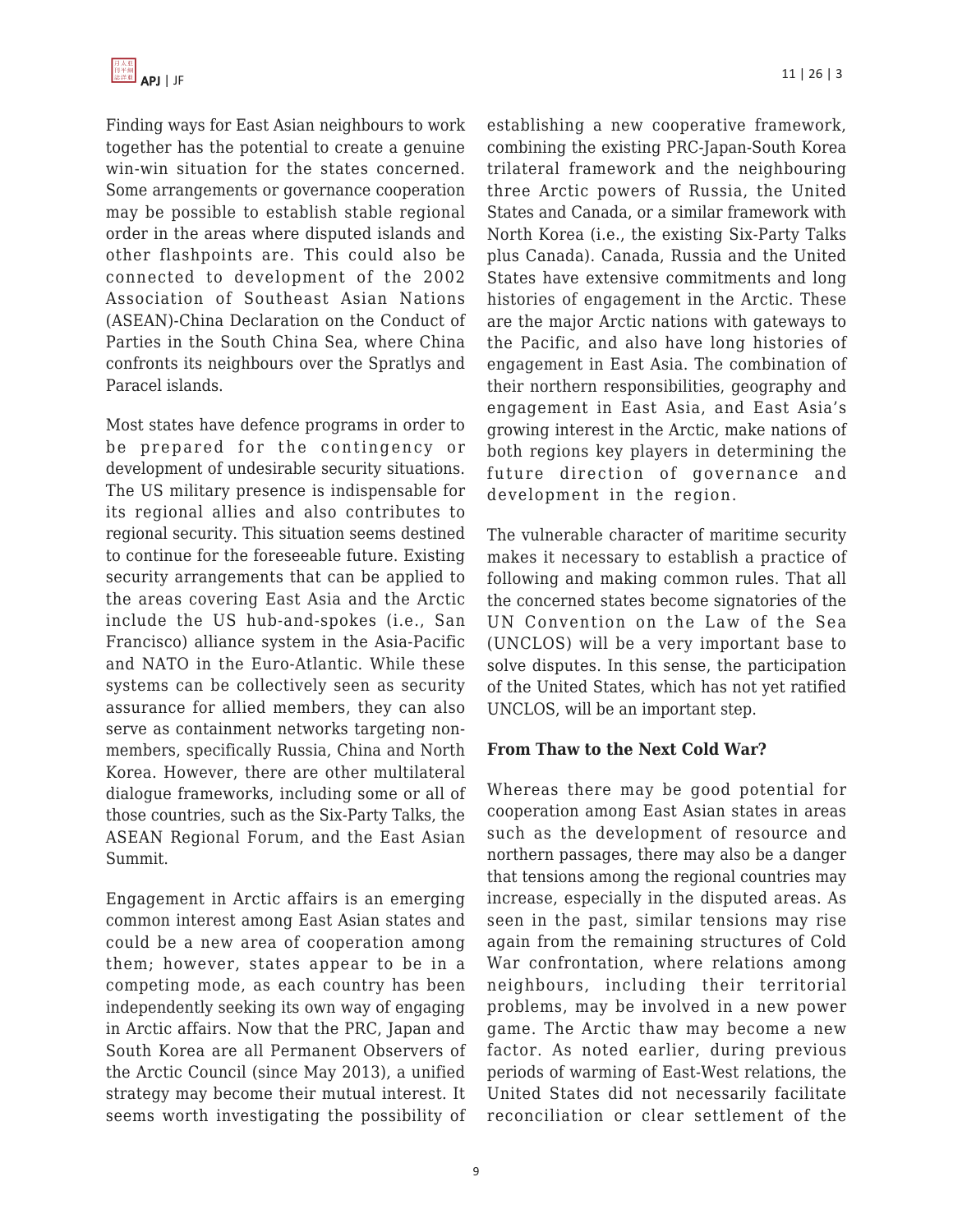

territorial problems between Japan and its neighbours for reasons of realpolitik. Continued conflicts may still be seen by policymakers in Washington as meeting US interests, as long as they are manageable and do not escalate into a large-scale war. Although an accommodation between Japan and its neighbours is preferable for regional stability, it may not be viewed as beneficial to US interests if it is perceived as likely to reduce or exclude US influence. "Manageable instability" actually helps justify the continued substantial US military presence in the region, not only enabling the United States to maintain its regional influence, but also contributing to operations farther afield, such as in the Middle East and, in the future, possibly the Arctic.

The United States has redirected its strategic focus toward the Asia-Pacific in recent years. It is stepping up its naval presence in the Pacific by shifting the bulk of its naval fleet from the Atlantic as part of the so-called Asia "rebalancing" initiative. On June 2, 2012, US Defense Secretary Leon Panetta announced that "By 2020 the Navy will reposture its forces from today's roughly 50-50 split from the Pacific and Atlantic to a 60-40 split in those oceans" (cited in Neisloss 2012). This includes a troop deployment in Darwin, Australia and military engagement with the Philippines and other ASEAN countries in the South China Sea. Many have explained this shift as counterbalancing China in the Asia-Pacific. However, it may also serve as a possible measure directed to its future defence of the north Pacific and the Arctic. The premise of conventional strategy — that the Arctic Ocean is frozen and the cruise of a naval fleet is impossible — now appears to be collapsing. There is a possibility that the Arctic may serve as a stage of military operation or become an arena of the marine power balance game.

In recent years, Russia has become active in its military activities in the Arctic Ocean, protecting its rights to seabed resources,

controlling the Northeast Passage to prevent foreign intervention, and defending the sea lane to East Asia (OPRF 2012). A statement of principles, approved by then Russian President Dmitry Medvedev in 2008, regards the Arctic as a strategic resource base of primary importance to Russia. Foreseeing the possible rise of tensions developing into military conflict, the document prescribes "building groupings of conventional forces in the Arctic zone capable of providing military security in different militarypolitical conditions" (Rossiyskaya Gazeta 2009).



The Southern Kuriles/Northern Territories, located in the northern limit of the ice-free passage and at an important gateway to the Pacific Ocean, were once considered to have vital strategic importance, especially in the late 1970s and 1980s, when the Sea of Okhotsk became a bastion for Soviet missile firing of nuclear-powered submarines.<sup>6</sup> As the southern limit of the ice-free passage moves north due to global warming, these disputed territories might become less important in this sense, but their strategic value might increase in another. For the purpose of basing the coast guard to protect sea lanes, port and military facilities may be strengthened or established. Japan is located in such a way as to block the advance of its neighbouring states—China, Russia and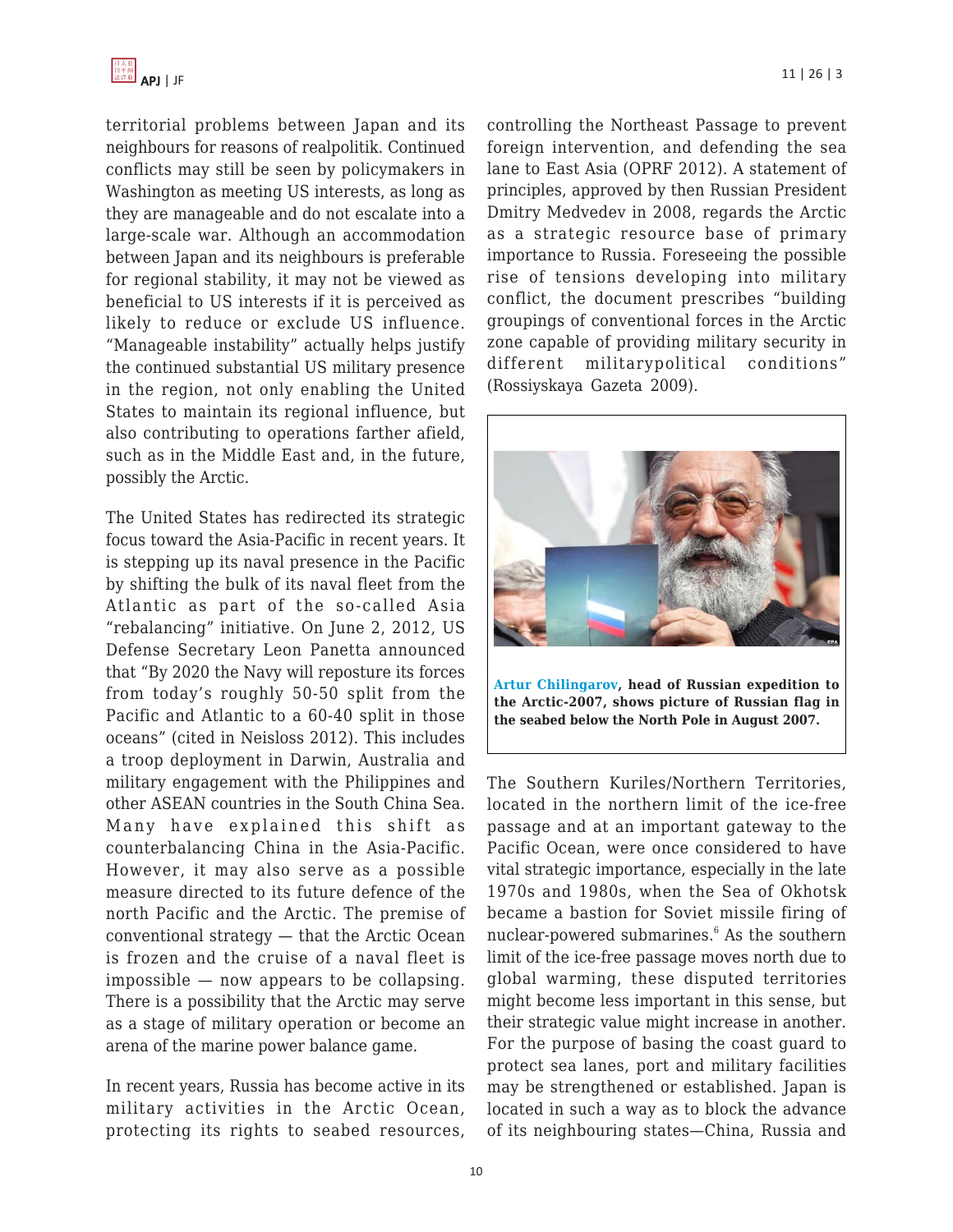Korea—to the Pacific Ocean. In 1950, then US Secretary of State Dean Acheson announced the US Cold War defence perimeter to confront communism in the western Pacific, running along the Aleutians to Japan and then to the Philippines, which came to be known as "Acheson Line". Now, China, having successfully demarcated its long northern border with Russia, has shifted the focus of its border defence to its ocean frontiers. It is no coincidence that the "First Island Chain" in the present Chinese defence doctrine overlaps with the Acheson Line.<sup>7</sup>

According to the OPRF (2012), "If melting ice progresses in the Arctic Ocean and the power game over the naval supremacy of the Arctic Ocean aggravates, along with the US military deployment, operation of the Marine Self Defense Force of Japan would also be affected, e.g. in dealing with the Chinese navy, the Russian Far East fleet near Hokkaido and surrounding ocean area of the Kurile islands." This could mean that the importance of Japan in the US-Asia strategy, and the strategic importance of the Northern Territories and other disputed territories might increase. Thus, there is a possibility that the new security climate change created by the Arctic thaw may re-intensify the remaining structure of Cold War confrontation. Accordingly, the resolution of territorial problems may become yet more difficult.

## **CONCLUSION AND RECOMMENDATIONS**

The Cold War thaws provided opportunities for settling territorial problems and political rapprochement among East Asian neighbours. However, those chances were lost and no definitive settlements have been reached. Divisions in East Asia continue, as does the San Francisco System. Although the system has gone through notable transformations, with the structural foundation for its predominance still in place, the United States continues to hold the most important key to future direction of the political and security order in the region.

The Arctic thaw is likely to provide new opportunities for regional and intra-regional cooperation, as well as additional sources of conflict. Whereas the Arctic thaw and the opening of the northern sea routes might further stimulate the regional economy especially in trade and associated industries in East Asia — they would also pose additional challenges in the security environment, especially in the defence of sea lanes from the Arctic to East Asia. Regional and intra-regional security may become a comprehensive concept covering multi-layered areas including the traditional, non-traditional, economic and energy security. The East Asian states (especially China, Japan and South Korea), the Pacific-Arctic states (the United States, Canada and Russia) are key players capable of contributing to regional and intra-regional security and stability. Although there are differences among them, these states all share broad areas of interests and cooperation.

Just as Cold War thaws did not lead to the collapse of the San Francisco System, the Arctic thaw alone may not be enough to bring fundamental change to the continuing structure of confrontation in East Asia. However, the promotion of CBMs in wide-ranging areas can contribute to expanding common interests and cooperation in regional and inter-regional security, as well as preventing misunderstandings and confrontations. To prepare for the possible changes that climate change may bring to the Arctic's security environment, there are several measures and adjustments which the concerned states can take:

The vulnerable character of maritime security makes it necessary to establish common rules. That all concerned become signatories of the UNCLOS would be a very important base to solve disputes according to rule of law. The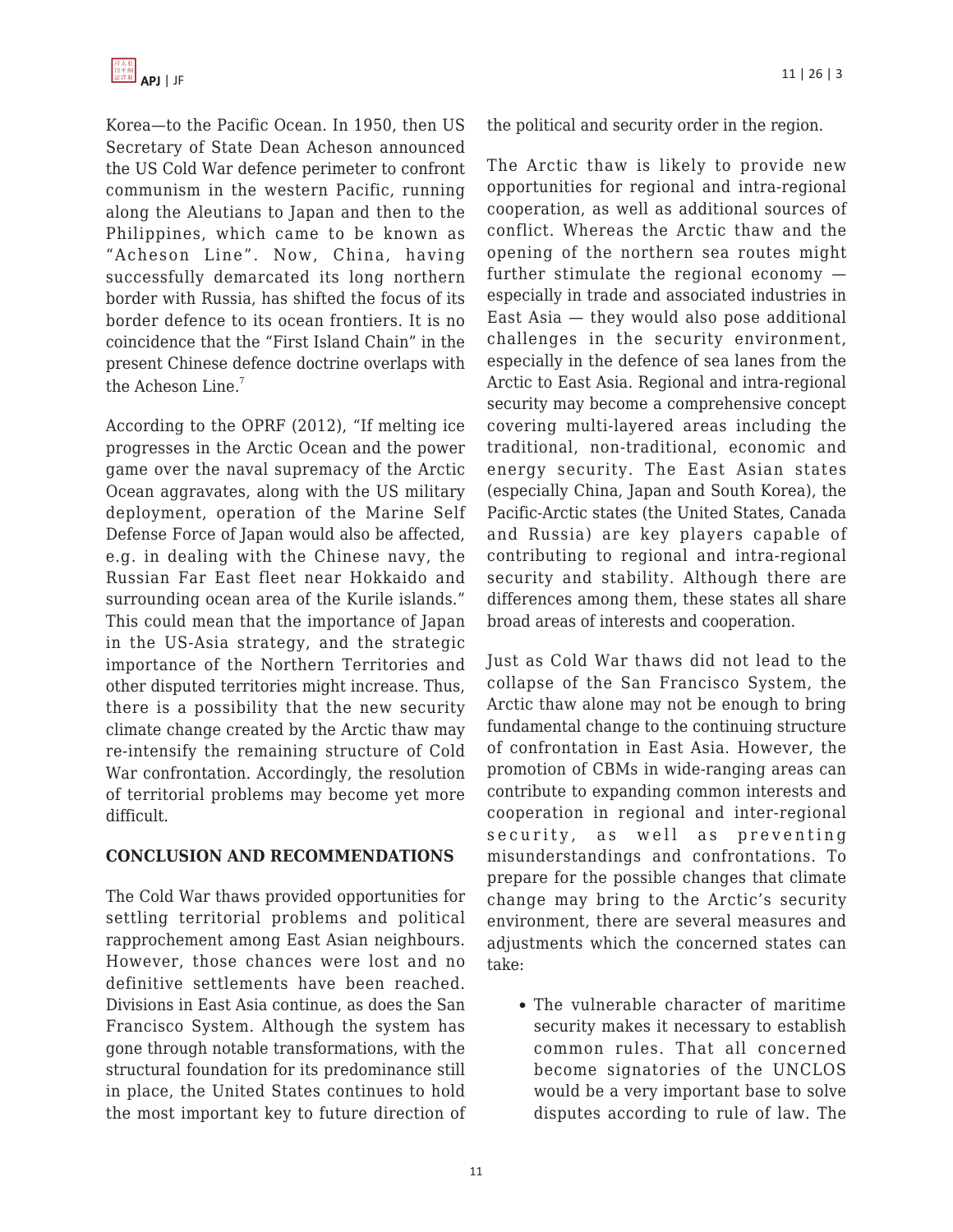

United States should ratify the UNCLOS.

- In order to prevent a dangerous situation, such as an accidental military clash and escalation of conflicts thereafter, the concerned governments should build a system of governance cooperation, which would include arrangements of hotlines, regular diplomatic and defence/strategic dialogues, and joint exercises.
- In addition to existing bilateral and multilateral frameworks, it is worth investigating a new multilateral framework involving coastal states ranging from the Arctic to East Asia, including Canada, the United States, Russia, Japan, China, South Korea and possibly North Korea.
- The academic, NGO, and intellectual community can play a useful role in providing knowledge and ideas to concerned governments, businesses, nongovernmental organizations and other international organizations. From the viewpoint of contributing to the prosperity and stability of the East Asia-Arctic region, further investigation of the topics covered East Asia-Arctic Relations: Boundary, Security and International Politics, should continue.

This paper, originally presented in March 2013 at a conference in Whitehorse, Yukon, Canada, is a slightly revised version of the author's chapter that appears in a volume entitled [East](http://www.cigionline.org/publications/east-asia-arctic-relations-boundary-security-and-international-politics) [Asia-Arctic Relations: Boundary, Security and](http://www.cigionline.org/publications/east-asia-arctic-relations-boundary-security-and-international-politics) [International Politics](http://www.cigionline.org/publications/east-asia-arctic-relations-boundary-security-and-international-politics) (Kimie Hara and Ken Coates eds., CIGI, 2014).

**Kimie Hara**([email\)](https://apjjf.org/mailto:khara@uwaterloo.ca) is the Director of East Asian Studies at Renison University College, the Renison Research Professor and a management team member of the [Japan](http://jfi.uwaterloo.ca/) [Futures Initiative](http://jfi.uwaterloo.ca/)at the University of Waterloo (Canada), and an Asia-Pacific Journal associate. Her books include [Northern Territories, Asia-](http://www.routledge.com/books/details/9780415666046/)[Pacific Regional Conflicts and the Aland](http://www.routledge.com/books/details/9780415666046/) [Experience: Untying the Kurillian Knot](http://www.routledge.com/books/details/9780415666046/) (with Geoffrey Jukes), "Zaigai" nihonjin kenkyusha ga mita nihon gaiko ([Japanese Diplomacy through](http://www.fujiwara-shoten.co.jp/shop/index.php?main_page=product_info&products_id=1078) [the Eyes of Japanese Scholars Overseas](http://www.fujiwara-shoten.co.jp/shop/index.php?main_page=product_info&products_id=1078)), [Cold](http://www.routledge.com/books/details/9780415646789/) [War Frontiers in the Asia-Pacific: Divided](http://www.routledge.com/books/details/9780415646789/) [Territories in the San Francisco System](http://www.routledge.com/books/details/9780415646789/) and [Japanese-Soviet/Russian Relations since 1945:](http://www.routledge.com/books/details/9780415194990/) [A Difficult Peace](http://www.routledge.com/books/details/9780415194990/).

Recommended citation: Kimie Hara, "From Cold War Thaws to the Arctic Thaw: The Changing Arctic and Its Security Implications for East Asia", The Asia-Pacific Journal: Vol. 11, Issue 26, No. 3, June 30, 2014.

#### **Related articles**

•Lin Man-houng, [Taiwan and the Ryukyus](https://apjjf.org/-Lin-Man_houng/4121) [\(Okinawa\) in Asia-Pacific Multilateral Relations](https://apjjf.org/-Lin-Man_houng/4121) [– a Long-term Historical Perspective on](https://apjjf.org/-Lin-Man_houng/4121) [Territorial Claims and Conflicts](https://apjjf.org/-Lin-Man_houng/4121)

•John W. Dower, [The San Francisco System:](https://apjjf.org/-John_W_-Dower/4079) [Past, Present, Future in U.S.-Japan-China](https://apjjf.org/-John_W_-Dower/4079) [Relations](https://apjjf.org/-John_W_-Dower/4079)

•Yabuki Susumu with an introduction by Mark Selden, [The Origins of the Senkaku/Diaoyu](https://apjjf.org/-Mark-Selden/4061) [Dispute between China, Taiwan and Japan](https://apjjf.org/-Mark-Selden/4061)

•Kimie Hara, [The San Francisco Peace Treaty](https://apjjf.org/-Kimie-HARA/3739) [and Frontier Problems in the Regional Order in](https://apjjf.org/-Kimie-HARA/3739) [East Asia: A Sixty Year Perspective](https://apjjf.org/-Kimie-HARA/3739)

•David Spratt, David Spratt, [The Big Melt.](https://apjjf.org/-David-Spratt/2574) [Lesson From the Arctic Summer of 2007](https://apjjf.org/-David-Spratt/2574)

#### **Works Cited**

Hara, Kimie. 2007. Cold War Frontiers in the Asia-Pacific: Divided Territories in the San Francisco System. London: Routledge.

———. 2012. "The San Francisco Peace Treaty and Frontier Problems in the Regional Order in East Asia A Sixty Year Perspective." The Asia-Pacific Journal 10 (17).

Jukes, Geoffrey. 1993. "Russia's Military and